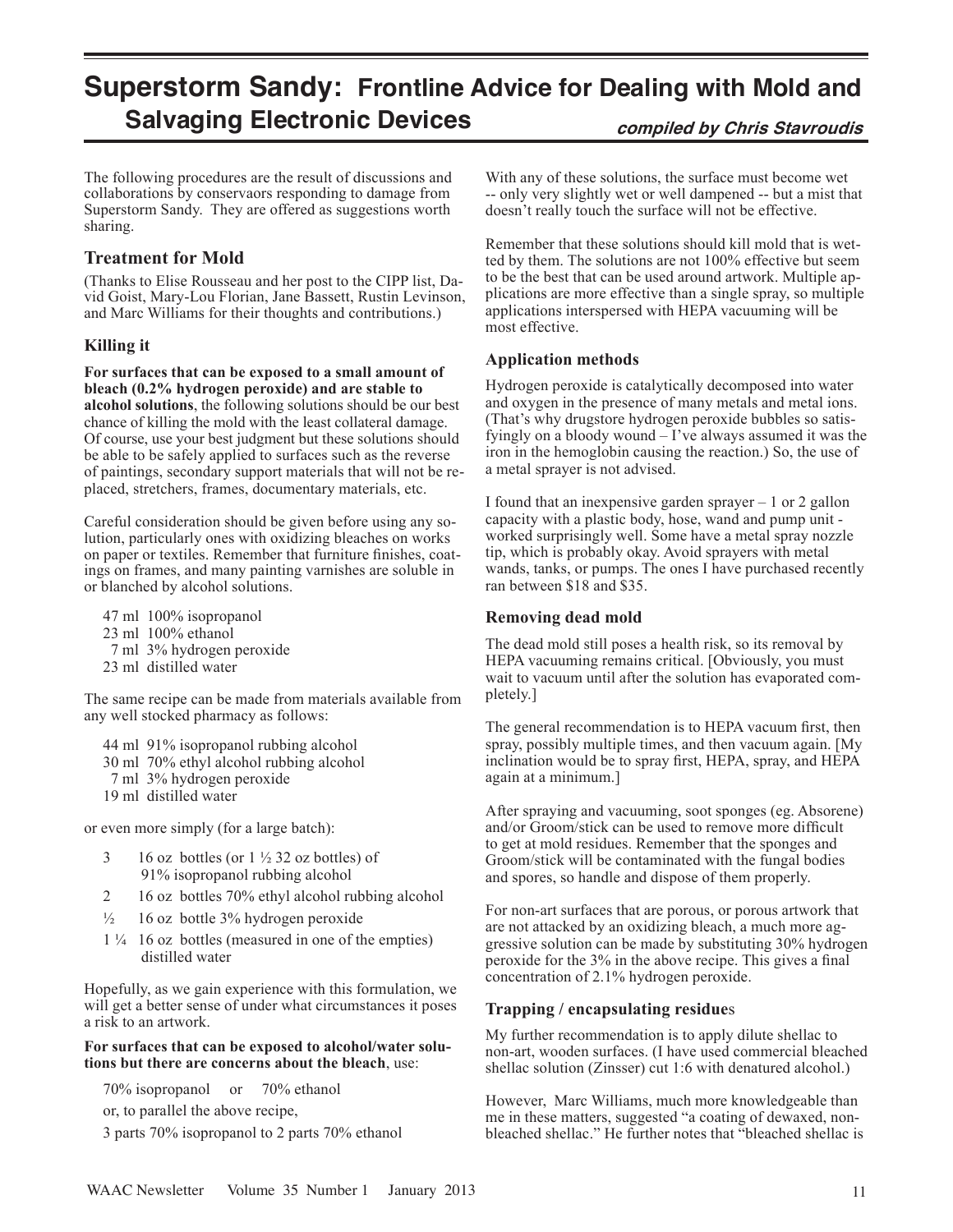## **Frontline Advice for Dealing with Mold and Salvaging Electronic Devices, continued**

chemically degraded and does not last as long. Yes, it may impart less of a color, but not only is its degradation accelerated, but an unknown amount of bleach residues exist that may affect substrates.

The ideal solution is super blonde dewaxed shellac flakes dissolved by the user in ethanol. It imparts very little color, is much more stable, and has high resistance to softening with heat. Most woodworking suppliers sell this. If a commercial (big box store), off-the-shelf product is needed, orange shellac is a better choice than bleached (white) shellac, but is significantly inferior to dewaxed shellac."

The additional application of alcohol will help kill any mold (and certainly will not activate it as would a water-based sealant). The solution will penetrate relatively deep into the wood (as opposed to water-based materials or low polarity polymers in solvent solution).

### **Sources and comments on the recipes**

The recommendation of 70% isopropanol or 70% ethanol is from Mary-Lou Florian. Higher and lower concentrations of alcohol are less effective than 70%. See her book *Fungal Facts: Solving fungal problems in heritage collections.*  Archetype Publications: London. 2002.

The other recipe is a slightly modified version posted to the CIPP NEWS list by Elise Rousseau (Art Conservation de Rigueur et Anoxia Abatement Solutions, Conservator Textiles & Historic Objects, San Francisco) in late November in relation to Superstorm Sandy response. [My modification was to increase the total alcohol content in the solution she listed from 60% to 70% based on Mary-Lou Florian's research.]

Elise Rousseau's original post on the CIPPNEWS list was (here slightly edited):

> "Last year I participated in a course being offered by the Page and William Post-Graduate School at Mount Sinai School of Medicine in conjunction with the 6th International Scientific Conference on Bioaerolsols, Fungi, Bacteria, Mycotoxins in Indoor & Outdoor Environments & Human Health.

> Nearly all of the current scientific and medical research shows that fungicides are ineffective in killing mold, or branching mycelium. It only appears to kill the mold topically, however, while the blooms may shrivel or be vacuumed from the surfaces, the mycelium branches are actually shocked into an accelerated reproduction phase.

> This is why when people use mildew stain removers or bleach in their showers at home--it returns two weeks later. Just as we have created super bacterias with antibacterial soaps and hand sanitizers, we have done the same with supposed anti-fungal agents.

Please refrain from using Thymol, Dimethyl Ammonium Chloride, Borate, and bleach--and UV exposure is really only good for your own bed sheets.

"The solution I have found most effective in treating active mold growth is the same as what is now the accepted formula used in hospital surgical rooms that must be kept as close to sterile as is possible. After the initial HEPA-vacuuming of all surfaces in a quarantined and isolated space… Of course it is not intended for painted surfaces, but this formula can be used on some non-colorfast textiles or other cellulose materials.

"Recipe for pressurized air pump spray bottle: set spray volume to very small aerated mist, smooth into surface with a soft disposable brush.

3 oz. 91% isopropanol 2 oz. ethanol 0.5 oz. hydrogen peroxide (3% if bleaching is a consideration, 33% if deep wood penetration, unfinished, is the objective) 1.5 oz. distilled h2O

"After the surface has evaporated, repeat treatment, perhaps up to 3x. Once completely dry repeat HE-PA-vacuuming, clean all of the vacuum tools with this solution, including the long hose which should also be flushed with very hot water, blow out with a hair dryer and flush again with pure 91% isopropyl alcohol."

[You will notice that the above recipe appears to be 70% alcohol, but it doesn't account for the water present in the isopropanol and ethanol. My assumption is that the hospital folk were shooting for 70% but got it wrong. Their formula is actually 60% alcohol. I would strongly recommend the 70% alcohol recipes above.]

# **Salvage of Machines with Electronic Controls**

(Thanks to Polly Darnell who co-wrote the following)

### **General notes**

While written specifically in response to a question on electronic control systems for power equipment, the following tips can be applied to many water-damaged electrical devices. Keyboards (soda spills), computers, cell phones with removable batteries, etc.

First and foremost: Do not use any of these techniques on anything with a CRT (cathode ray tube). The very high voltages can quite literally be lethal.

It's always best to contact the manufacturer first, especially if the equipment is under warrantee or the manufacturer will